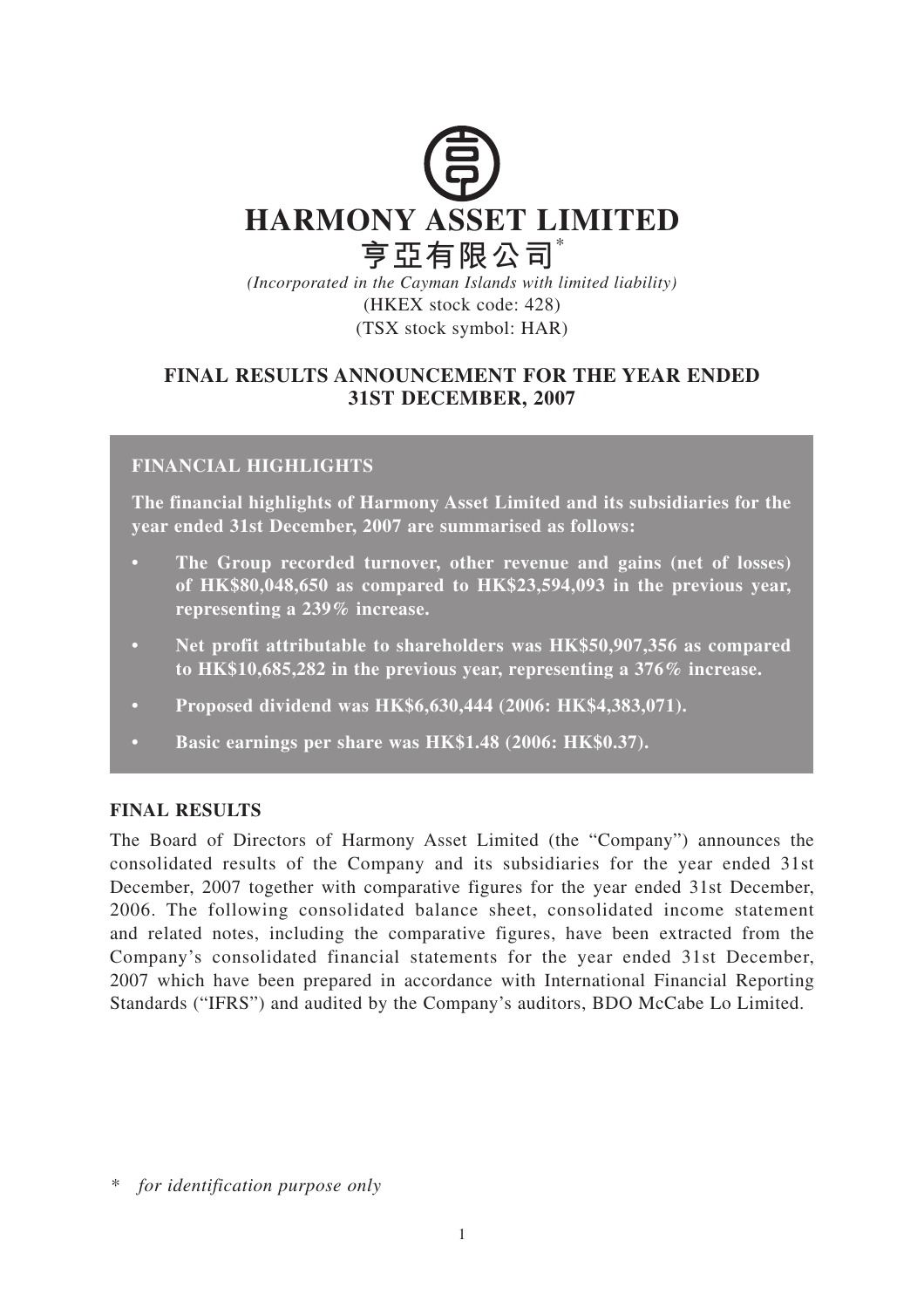# **CONSOLIDATED INCOME STATEMENT**

|                                                    | For the year ended |                      |             |
|----------------------------------------------------|--------------------|----------------------|-------------|
|                                                    |                    | <b>31st December</b> |             |
|                                                    |                    | 2007                 | 2006        |
|                                                    | <b>Note</b>        | HK\$                 | HK\$        |
| Turnover                                           | $\overline{4}$     | 5,084,365            | 5,095,847   |
| Other revenue                                      | $\overline{4}$     | 879,909              | 6,780,109   |
| Other gains and losses                             | $\overline{4}$     | 74,084,376           | 11,718,137  |
|                                                    |                    | 80,048,650           | 23,594,093  |
| Employee benefits expenses                         |                    | (3,063,128)          | (2,967,022) |
| Depreciation of property, plant and equipment      |                    | (206,717)            | (310, 196)  |
| Other operating expenses                           |                    | (14,789,073)         | (9,376,103) |
| Operating profit                                   | 5                  | 61,989,732           | 10,940,772  |
| Finance costs                                      | 6                  | (3,613)              | (141, 024)  |
| Profit before income tax                           |                    | 61,986,119           | 10,799,748  |
| Income tax expenses                                | $\tau$             | (11, 078, 763)       | (114, 466)  |
| Profit for the year attributable to equity holders |                    |                      |             |
| of the Company                                     |                    | 50,907,356           | 10,685,282  |
| Proposed dividend                                  |                    | 6,630,444            | 4,383,071   |
| Earnings per share                                 | 8                  |                      |             |
| <b>Basic</b>                                       |                    | <b>HK\$1.48</b>      | HK\$0.37    |
| Diluted                                            |                    | <b>HK\$1.46</b>      | HK\$0.36    |
|                                                    |                    |                      |             |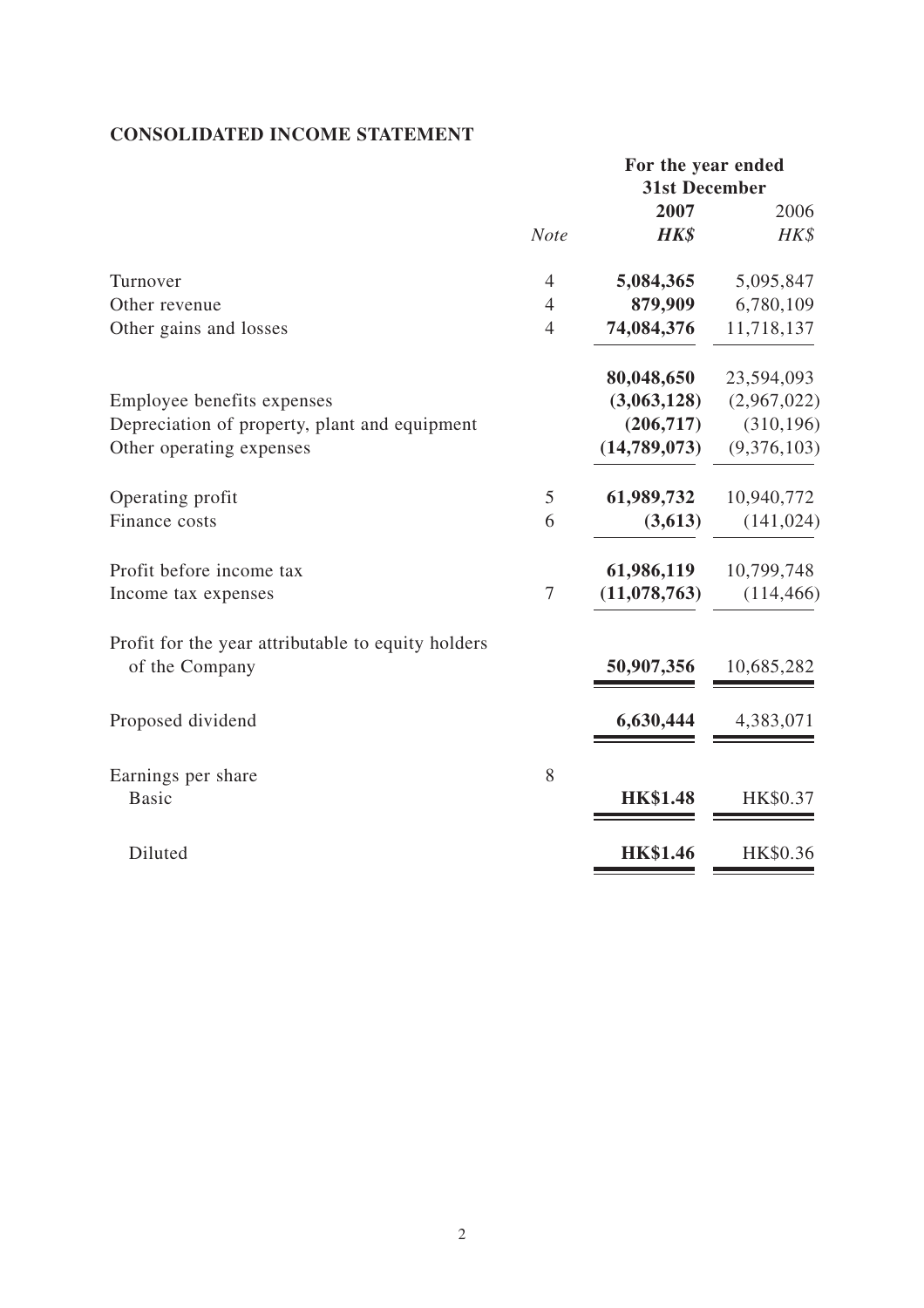# **CONSOLIDATED BALANCE SHEET**

|                                        |      | <b>As at 31st December</b> |               |
|----------------------------------------|------|----------------------------|---------------|
|                                        |      | 2007                       | 2006          |
|                                        | Note | <b>HK\$</b>                | HK\$          |
| <b>Non-current assets</b>              |      |                            |               |
| Property, plant and equipment          |      | 213,780                    | 370,792       |
| Interests in associates                |      |                            |               |
| Available-for-sale financial assets    |      | 58,321,923                 | 43,228,573    |
| Loans and receivables                  |      | 59,097,252                 | 71,533,757    |
|                                        |      | 117,632,955                | 115, 133, 122 |
| <b>Current assets</b>                  |      |                            |               |
| Accounts receivable and prepayments    | 9    | 28,940,971                 | 19,278,075    |
| Financial assets at fair value through |      |                            |               |
| profit or loss                         |      | 132,070,553                | 44,868,350    |
| Bank balances and cash                 |      | 21,698,184                 | 18,715,933    |
|                                        |      | 182,709,708                | 82,862,358    |
| <b>Current liabilities</b>             |      |                            |               |
| Accounts payable and accruals          |      | 2,246,637                  | 7,429,459     |
| Tax payable                            |      | 10,048,931                 | 121,502       |
|                                        |      | 12,295,568                 | 7,550,961     |
| <b>Net current assets</b>              |      | 170,414,140                | 75,311,397    |
| <b>Net assets</b>                      |      | 288,047,095                | 190,444,519   |
| <b>Capital and reserves</b>            |      |                            |               |
| Share capital                          | 10   | 39,002,615                 | 29,220,475    |
| Reserves                               |      | 249,044,480                | 161,224,044   |
|                                        |      |                            |               |
| <b>Total equity</b>                    |      | 288,047,095                | 190,444,519   |
| Net asset value per share              |      | <b>HK\$7.39</b>            | HK\$6.52      |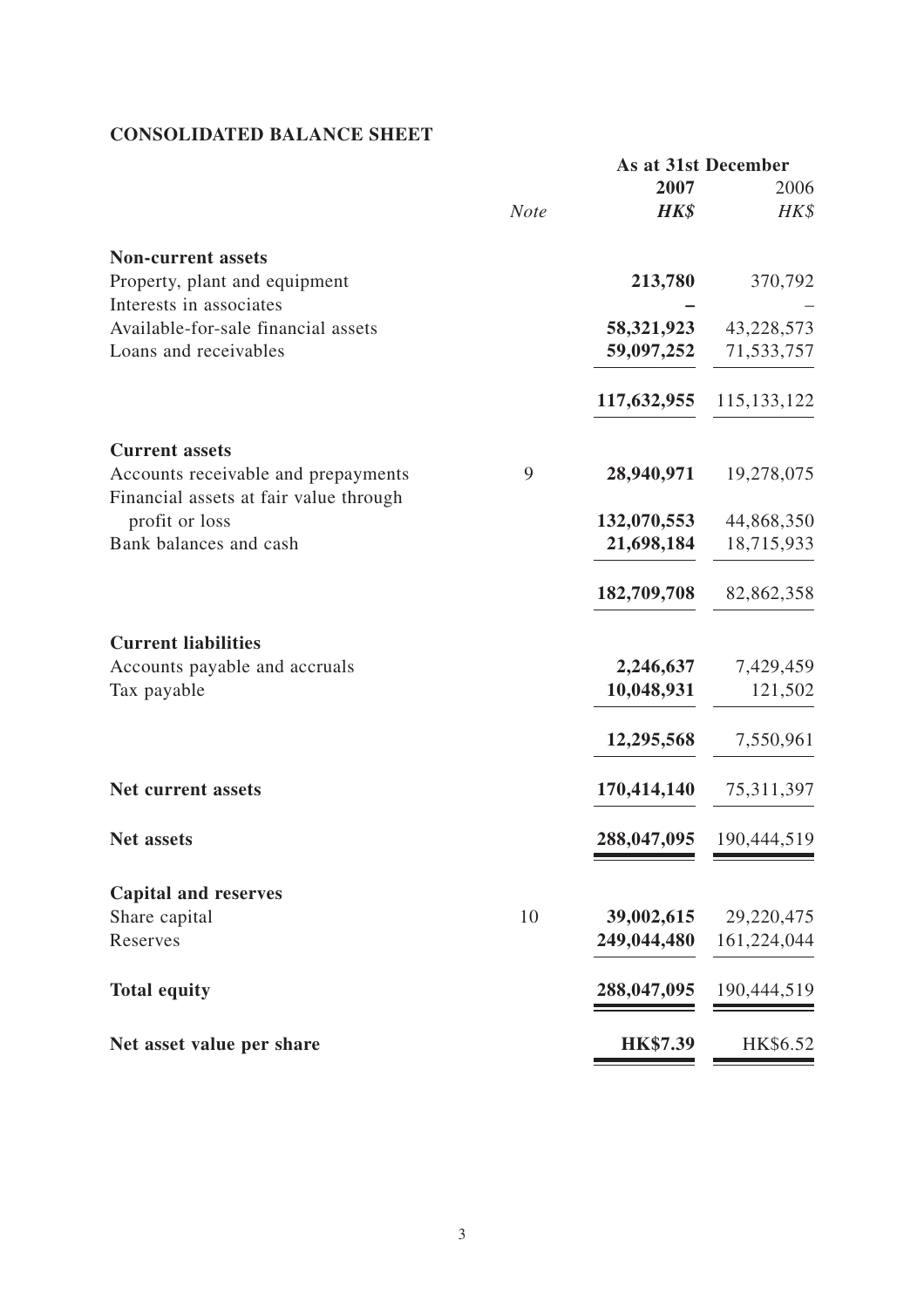*Notes:*

#### **1. GENERAL**

Harmony Asset Limited is incorporated in the Cayman Islands as an exempted company with limited liability. The address of its registered office is Cricket Square, Hutchins Drive, P.O. Box 2681, Grand Cayman KY1-1111, Cayman Islands. The principal place of business of the Company is Room 1101, St. George's Building, 2 Ice House Street, Central, Hong Kong. Its shares are listed on The Stock Exchange of Hong Kong Limited (the "Stock Exchange"). On 29th June, 2007, the application for dual-listing of the Company's shares on the Toronto Stock Exchange in Canada was approved.

### **2. ADOPTION OF NEW OR REVISED INTERNATIONAL FINANCIAL REPORTING STANDARDS ("IFRS")**

(a) In the current year, the Group has applied all the new and revised standards, amendments and interpretations ("new IFRSs") issued by the International Accounting Standards Board ("IASB"), that are relevant to its operation and effective for the current accounting period of the Group.

The adoption of these new IFRSs did not affect recognition or measurement of the amounts recognised in the financial statements for the current or prior accounting periods. As a result, no prior period adjustment has been required.

However, the adoption of "IFRS 7 Financial Instruments: Disclosures" and "Amendment to International Accounting Standard ("IAS") 1, Presentation of Financial Statements: Capital Disclosures" resulted in a much extensive disclosures in respect of financial instruments and an additional disclosure on capital management policy respectively. The relevant comparative information has been presented for the first time in the current year.

(b) Potential Impact Arising On The New Accounting Standards Not Yet Effective

The Group has not yet applied the following new or revised IFRSs that have been issued but are not yet effective. The directors of the Company anticipated that the application of these new or revised IFRSs will have no material impact on the financial statements of the Group.

| IAS 1 (Revised)               | Presentation of Financial Statements <sup>1</sup>                                                               |
|-------------------------------|-----------------------------------------------------------------------------------------------------------------|
| IAS 23 (Revised)              | Borrowing Costs <sup>1</sup>                                                                                    |
| IAS 27 (Revised)              | Consolidated and Separate Financial Statements <sup>5</sup>                                                     |
| IAS 32 and IAS 1 (Amendments) | Financial Instruments – Puttable Financial Instruments<br>and Obligations Arising from Liquidation <sup>1</sup> |
| IFRS 2 (Amendment)            | Share-based Payments                                                                                            |
|                               | $-$ Vesting Conditions and Cancellations <sup>1</sup>                                                           |
| IFRS 3 (Revised)              | Business Combinations <sup>5</sup>                                                                              |
| <b>IFRS 8</b>                 | Operating Segments <sup>1</sup>                                                                                 |
| IFRIC – Interpretation 11     | Group and Treasury Share Transactions <sup>4</sup>                                                              |
| IFRIC – Interpretation 12     | Service Concession Arrangements <sup>3</sup>                                                                    |
| IFRIC - Interpretation 13     | Customer Loyalty Programmes <sup>2</sup>                                                                        |
| IFRIC - Interpretation 14     | IAS 19 - The Limit on a Defined Benefit Asset,                                                                  |
|                               | Minimum Fund Requirements and their Interaction <sup>3</sup>                                                    |

<sup>1</sup> Effective for annual periods beginning on or after 1st January, 2009

<sup>2</sup> Effective for annual periods beginning on or after 1st July, 2008

<sup>3</sup> Effective for annual periods beginning on or after 1st January, 2008

4 Effective for annual periods beginning on or after 1st March, 2007

<sup>5</sup> Effective for annual periods beginning on or after 1st July, 2009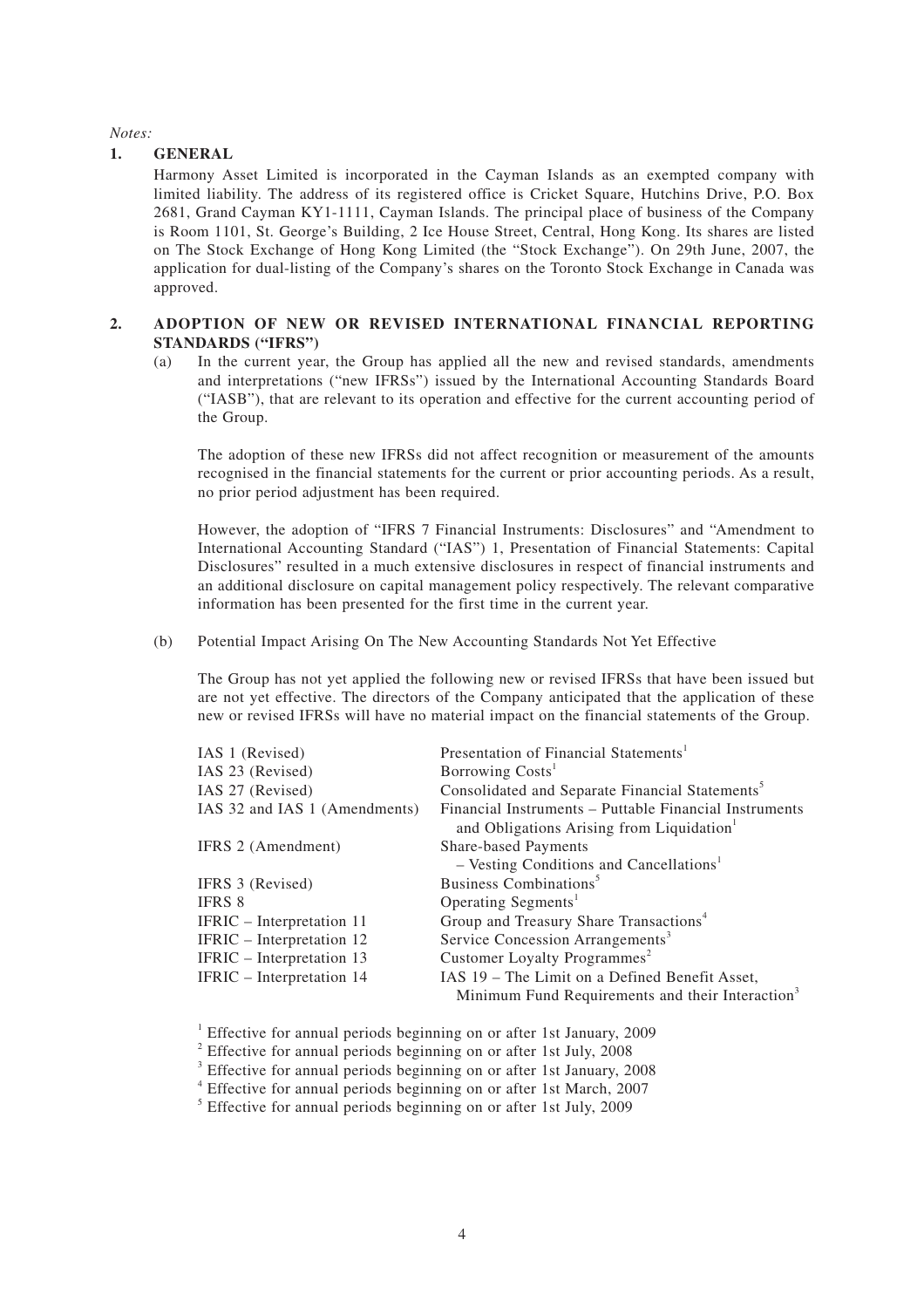### **3. BASIS OF PREPARATION**

### **(a) Statement of compliance**

The financial statements of the Group have been prepared in accordance with IFRS issued by the IASB, the disclosure requirements of the Hong Kong Companies Ordinance and the Rules Governing the Listing of Securities on the Stock Exchange.

## **(b) Basis of measurement**

The financial statements have been prepared under the historical cost convention except for available-for-sale financial assets and financial assets at fair value through profit or loss which are stated at fair value.

### **(c) Use of estimate and judgements**

In the application of the Group's accounting policies, management is required to make judgements, estimates and assumptions about the carrying amounts of assets and liabilities that are not readily apparent from other sources. The estimates and associated assumptions are based on historical experience and other factors that are considered to be relevant. Actual results may differ from these estimates.

The estimates and underlying assumptions are reviewed on an ongoing basis. Revisions to accounting estimates are recognised in the period in which the estimate is revised if the revision affects only that period, or in the period of the revision and future periods if the revision affects both current and future periods.

### **(d) Functional and presentation currency**

The financial statements are presented in Hong Kong dollars, which is the same as the functional currency of the Company.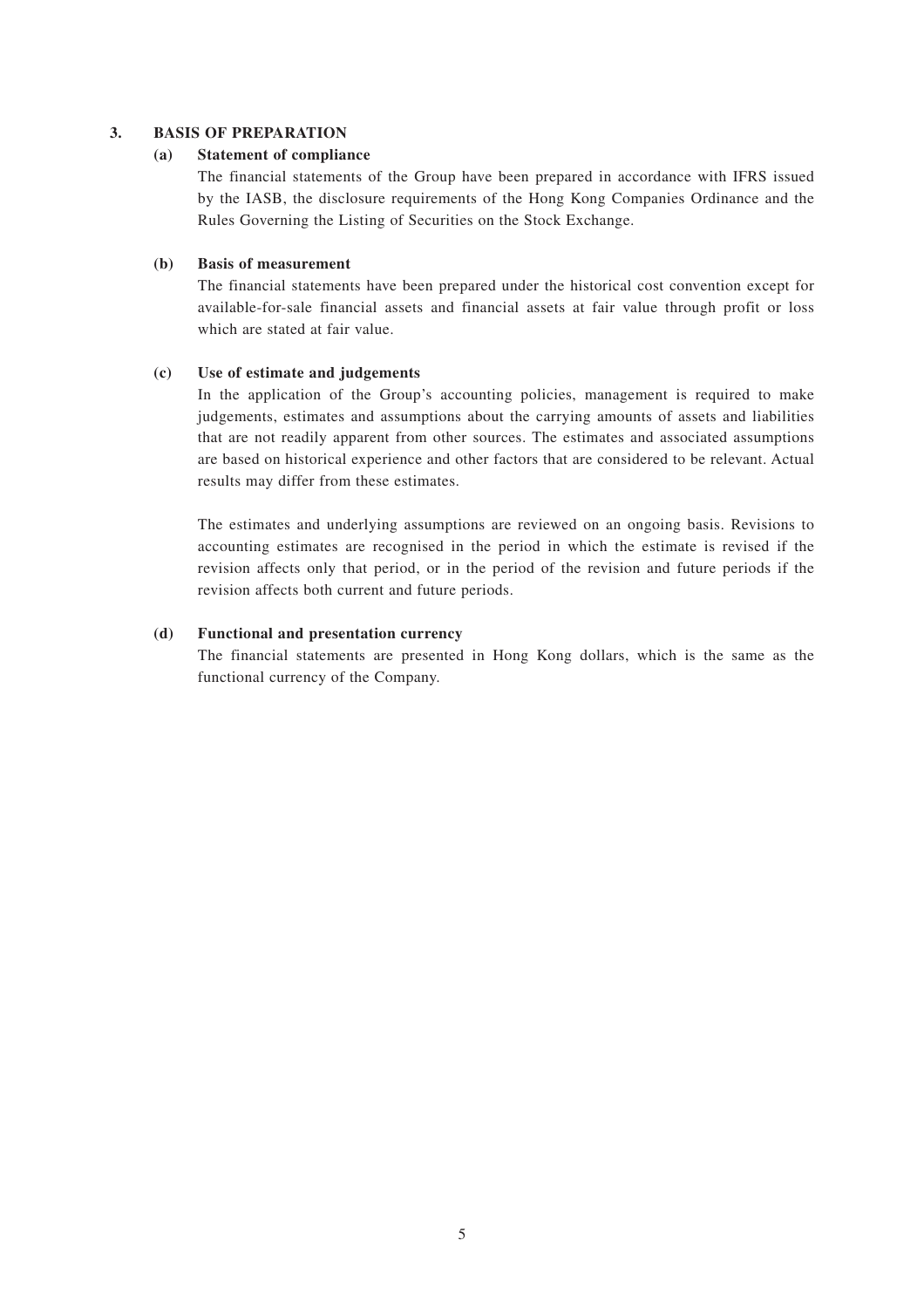### **4. TURNOVER, OTHER REVENUE AND OTHER GAINS AND LOSSES**

The Group principally invests in securities listed on the Stock Exchange and unlisted securities, including equity securities, convertible notes issued by corporate entities. Turnover, other revenue and other gains and losses recognised during the year are as follows:

|                                                        | 2007        | 2006        |
|--------------------------------------------------------|-------------|-------------|
|                                                        | <b>HK\$</b> | HK\$        |
| Turnover:                                              |             |             |
| Interest income from                                   |             |             |
| - bank deposits                                        | 845,809     | 531,373     |
| - loans receivable                                     | 2,877,013   | 3,519,867   |
| - convertible notes                                    |             | 93,699      |
| Dividend income from                                   |             |             |
| - listed investments                                   | 231,543     | 215,642     |
| - unlisted investments                                 | 1,130,000   | 735,266     |
|                                                        | 5,084,365   | 5,095,847   |
| Other revenue:                                         |             |             |
| Consultancy fee                                        |             | 5,000,000   |
| Sundry income                                          | 879,909     | 1,780,109   |
|                                                        | 879,909     | 6,780,109   |
| Other gains and (losses):                              |             |             |
| Fair value changes on financial assets                 |             |             |
| at fair value through profit or loss                   | 75,431,756  | 9,522,128   |
| Net realised gain on disposal of financial assets      |             |             |
| at fair value through profit or loss                   | 4,929,798   | 3,403,625   |
| Exchange gain, net                                     | 2,434,795   | 4,408       |
| Reversal of impairment loss on accounts receivable     |             | 8,300,000   |
| Reversal of impairment loss/(net losses) upon          |             |             |
| disposal of available-for-sale financial assets        | 800,000     | (377, 470)  |
| Impairment loss on loans and receivables               | (8,973,727) | (228, 654)  |
| Impairment loss on available-for-sale financial assets | (288, 246)  | (5,980,000) |
| Deposits on investments written off                    | (250,000)   | (2,925,900) |
|                                                        | 74,084,376  | 11,718,137  |

No analysis of the Group's turnover, other revenue and contribution to operating profit for the year set out by principal activities and geographical markets is provided as the Group has only one single business segment, investment holding, and less than 10% of the turnover and other revenue, results and assets of the Group are attributable to markets outside Hong Kong.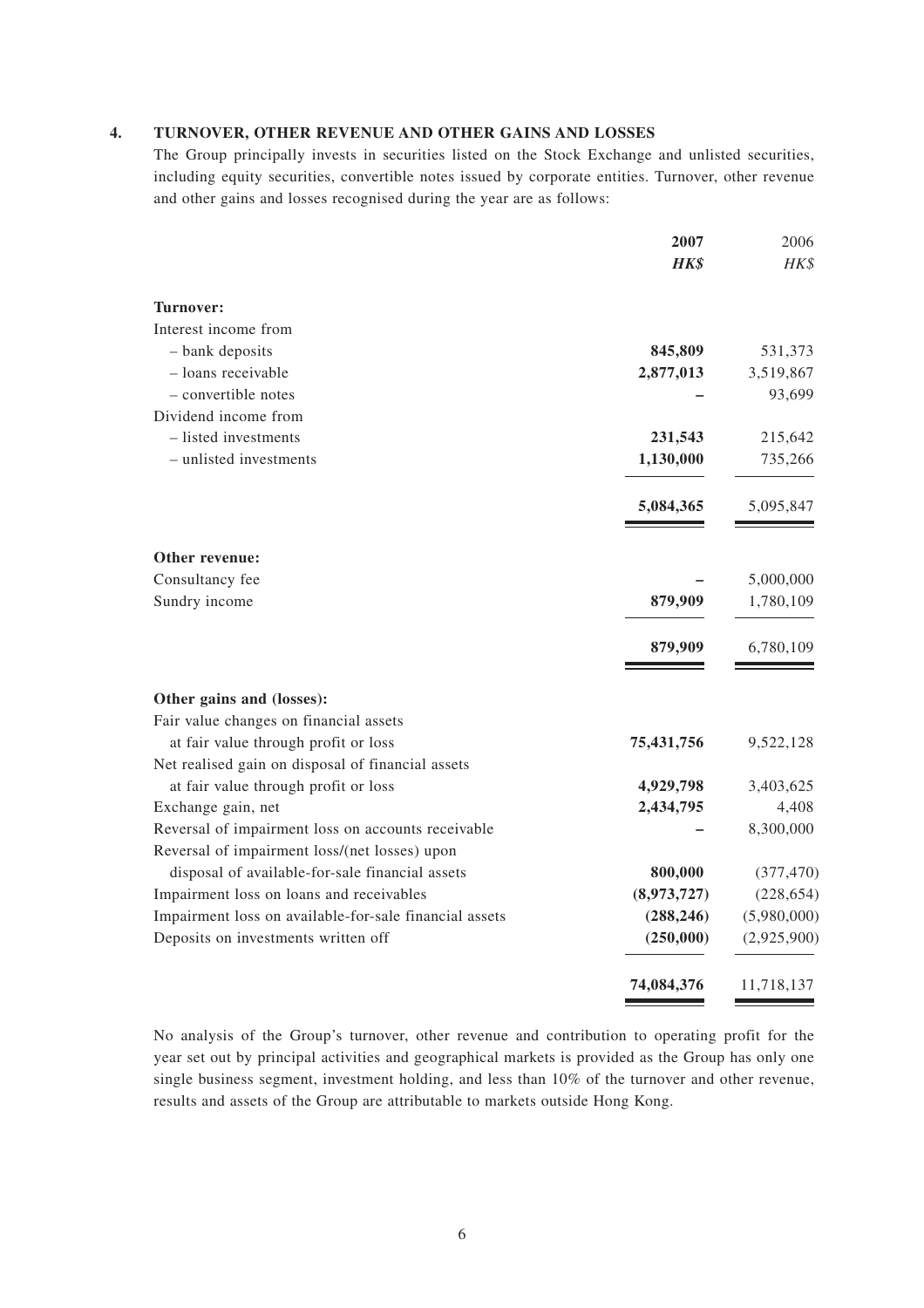## **5. OPERATING PROFIT**

Operating profit has been arrived at after charging the following:

|                                                                         | 2007        | 2006      |
|-------------------------------------------------------------------------|-------------|-----------|
|                                                                         | <b>HK\$</b> | HK\$      |
| Auditor's remuneration                                                  |             |           |
| – Current year                                                          | 780,000     | 885,000   |
| - Underprovision in prior year                                          | 30,000      |           |
|                                                                         | 810,000     | 885,000   |
| Management fees                                                         | 3,427,995   | 2,657,352 |
| Incentive fee                                                           | 1,424,700   | 1,187,254 |
| Pension costs – contributions to defined contribution plan <sup>*</sup> | 62,695      | 58,943    |
| Operating leases in respect of land and buildings                       | 2,244,839   | 1,342,966 |
| Equity-settled share-based payment expenses                             | 762,000     | 908,000   |
| Expenses incurred in connection with dual listing                       | 2,250,586   |           |

\* There was no forfeited contribution in respect of the defined contribution plan available at 31st December, 2007 to reduce future contributions (2006: Nil). There was no outstanding contributions to the plan at 31st December, 2007 (2006: Nil).

## **6. FINANCE COSTS**

| 2007        | 2006    |
|-------------|---------|
| <b>HK\$</b> | HK\$    |
| 3,613       | 2,509   |
|             | 138,515 |
| 3,613       | 141,024 |
|             |         |

### **7. INCOME TAX EXPENSES**

(a) Provision for Hong Kong Profits Tax has been made at 17.5% (2006:17.5%) of the Group's estimated assessable profits for the year.

|                                 | 2007<br><b>HK\$</b> | 2006<br>HK\$ |
|---------------------------------|---------------------|--------------|
| Current tax                     |                     |              |
| Hong Kong Profits Tax           |                     |              |
| - Current year                  | 10,542,229          | 114,466      |
| - Under provision in prior year | 536,534             |              |
| Actual income tax expenses      | 11,078,763          | 114,466      |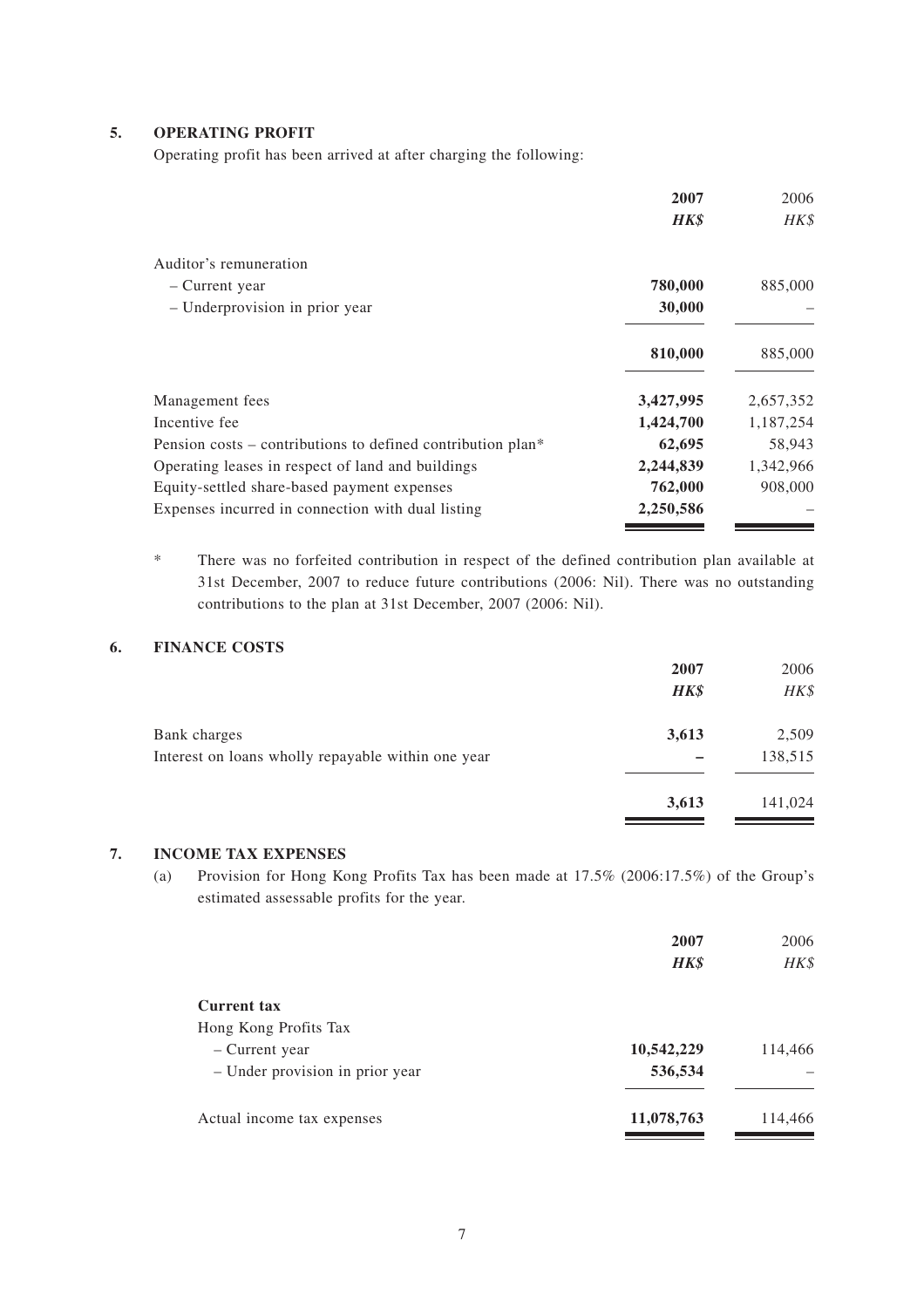(b) At the balance sheet date, the Group had unutilised tax losses of HK\$5,325,477 (2006: HK\$13,383,630) available for offsetting against future assessable profits. However, no deferred tax asset in respect of the tax losses has been recognised due to the unpredictability of future profit streams. The tax losses can be carried forward indefinitely.

There was no other material unrecognised deferred taxation at the balance sheet date.

### **8. EARNINGS PER SHARE**

#### **(a) Basic earnings per share**

The calculation of basic earnings per share is based on the Group's profit attributable to equity holders of the Company amounting to HK\$50,907,356 (2006: HK\$10,685,282) and on the weighted average of 34,480,665 (2006: 29,220,474) ordinary shares in issue during the year.

#### **(b) Diluted earnings per share**

The calculation of diluted earnings per share for the year is based on the Group's profit attributable to equity holders of the Company amounting to HK\$50,907,356 (2006: HK\$10,685,282) and the weighted average number of ordinary shares of 34,833,461 (2006: 29,483,310), calculated as follows:

| 2006       | 2007        |                                                      |    |
|------------|-------------|------------------------------------------------------|----|
|            |             | Weighted average number of ordinary shares           |    |
| 29,220,474 | 34,480,665  | for the purpose of basic earnings per share          |    |
|            |             | Effect of deemed issue of shares under the Company's |    |
| 262,836    | 352,796     | share option scheme                                  |    |
|            |             | Weighted average number of ordinary shares           |    |
| 29,483,310 | 34,833,461  | for the purpose of diluted earnings per share        |    |
|            |             | <b>ACCOUNTS RECEIVABLE AND PREPAYMENTS</b>           | 9. |
| 2006       | 2007        |                                                      |    |
| HK\$       | <b>HK\$</b> |                                                      |    |
| 6,471,880  | 4,134,412   | Accounts receivable                                  |    |
| 8,000,000  | 8,000,000   | Loan receivable, secured                             |    |
|            | 10,000,000  | Loan receivable, unsecured (Note)                    |    |
| 2,547,148  | 5,324,161   | Interests receivable                                 |    |
| 8,000      | 135         | Other receivables                                    |    |
| 17,027,028 | 27,458,708  |                                                      |    |
| 469,790    | 796,994     | Deposits                                             |    |
| 1,781,257  | 685,269     | Prepayments                                          |    |
| 19,278,075 | 28,940,971  |                                                      |    |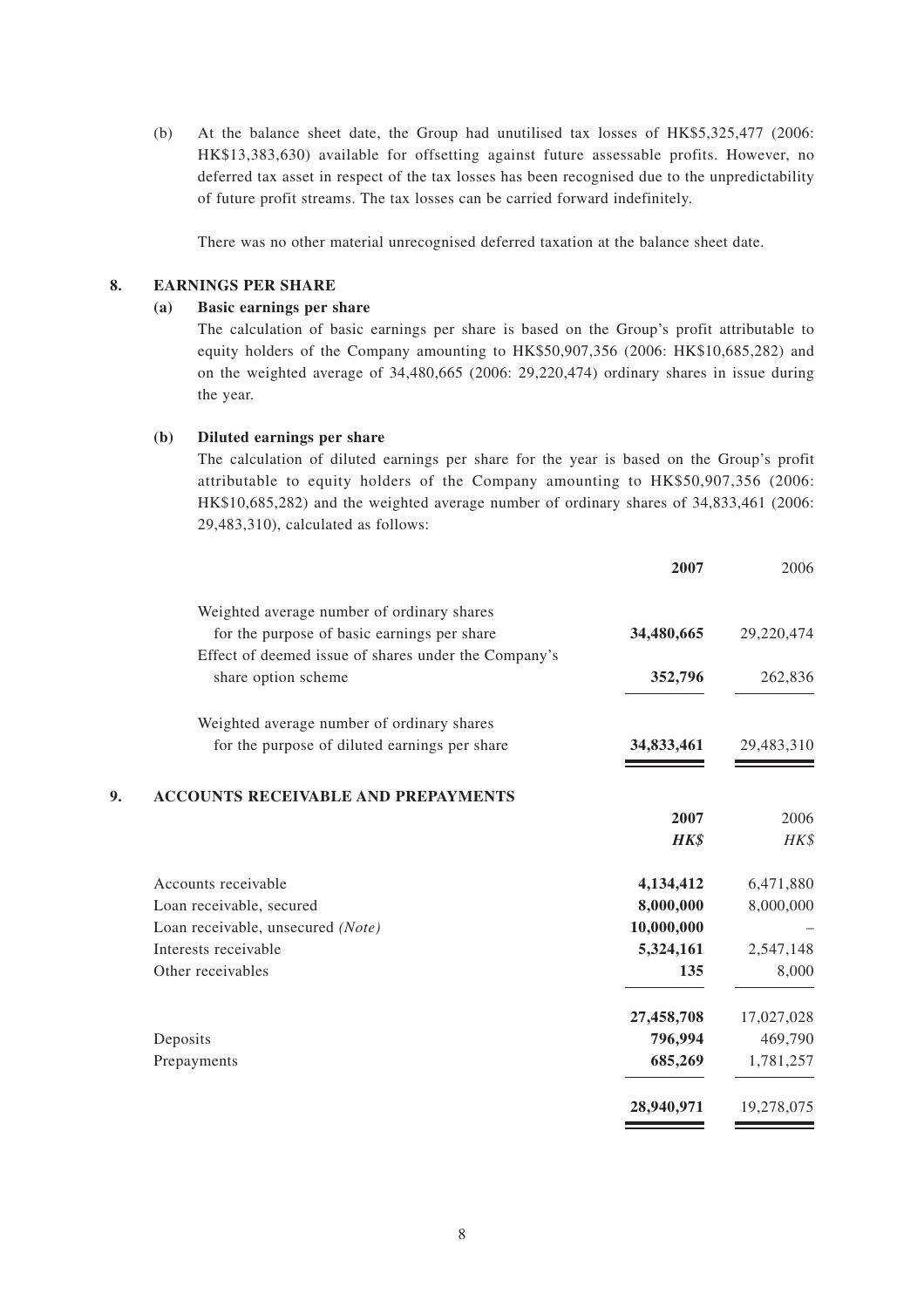*Note:*

The loan is unsecured and carries interest at 24% per annum. The loan is repayable in full nine months from the date of drawdown of 1st November 2007. The Group is entitled to utilise the loan to subscribe for 5% of the share capital of the borrower at a price to be determined by the Group and the borrower within one year from the date of the loan.

### **10. SHARE CAPITAL**

|                                                            | <b>Number of Shares</b> | Amount<br>HK\$ |
|------------------------------------------------------------|-------------------------|----------------|
| Issued and fully paid ordinary shares of HK\$1 each :      |                         |                |
| At 1st January, 2007                                       | 29,220,474              | 29, 220, 475   |
| Issue of shares during the year ( <i>Notes a &amp; b</i> ) | 9,782,140               | 9,782,140      |
| At 31st December, 2007                                     | 39,002,614              | 39,002,615     |

*Note:*

(a) Share placement

Pursuant to an agency agreement with a placing agent dated 31st May, 2007, the Company agreed to place through the placing agent an aggregate of 8,766,140 placing shares of HK\$1 each, to five placees, at a price of CDN\$0.70 per share. On 18th June, 2007, such placing shares were issued and fully paid.

(b) Exercise of share options

On 22nd June, 2007, the directors and employees exercised 1,016,000 share options granted at exercise price of HK\$2.75 per share which resulted in 1,016,000 new shares of HK\$1 each issued by the Company.

#### **11. COMPARATIVE AMOUNTS**

During the year, certain gains or losses from financial assets previously classified as other revenue or separately disclosed in the income statement are reclassified as other gains and losses in order to better reflect their nature and confirm with current year's presentation.

### **DIVIDEND**

The Board of Directors (the "Board") has recommended a dividend out of the share premium account of the Company of HK17 cents per share (2006: HK15 cents per share) in respect of the year ended 31st December, 2007, totalling not less than HK\$6,630,444 (2006: HK\$4,383,071) which is subject to the approval of shareholders at the forthcoming annual general meeting to be held on 22nd May, 2008 and compliance with the Companies Law of the Cayman Islands.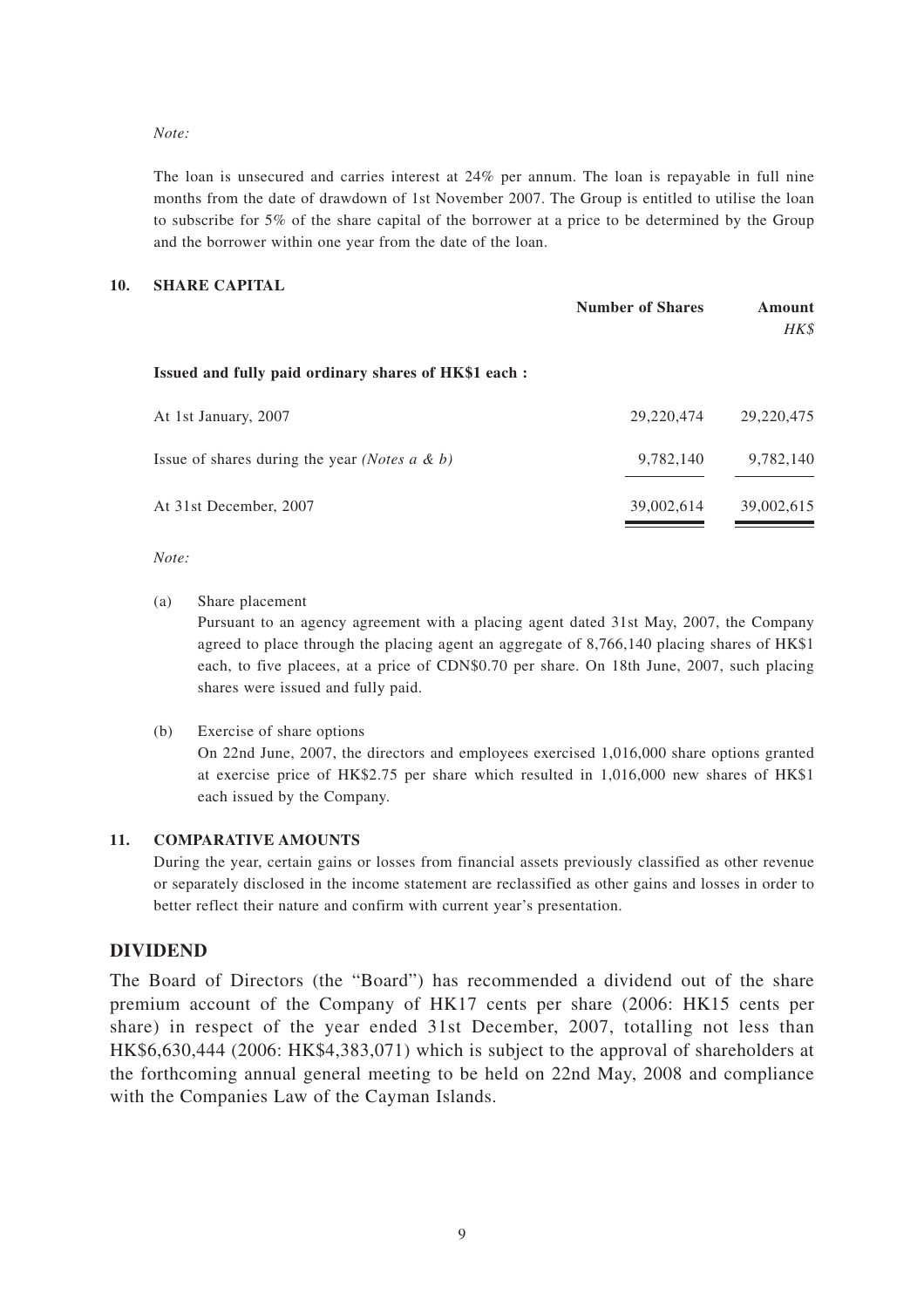If approved, the said dividend will be paid on or about 29th May, 2008 to shareholders whose names appear on the register of members of the Company at the close of business on 23rd April, 2008.

The dividend proposed after the balance sheet date has not been recognised as a liability at the balance sheet date.

## **CLOSURE OF REGISTER OF MEMBERS**

The register of members of the Company will be closed from Wednesday, 23rd April, 2008 to Thursday, 22nd May, 2008, both days inclusive. In order to qualify for the dividend, all completed transfer forms accompanied by the relevant share certificates must be lodged with the branch share registrars of the Company in Hong Kong, Computershare Hong Kong Investor Services Limited at Shops 1712-1716, 17th Floor, Hopewell Centre, 183 Queen's Road East, Wanchai, Hong Kong or the branch share registrars of the Company in Canada, Computershare Investor Services Inc. at 100 University Ave., Toronto, Ontrio, M5J 2Y1, Canada, not later than 4:00 p.m. on Tuesday, 22nd April, 2008.

## **BUSINESS REVIEW**

For the year ended 31st December, 2007, the Group had turnover, other revenue and other gains (net of losses) of HK\$80,048,650 as compared to HK\$23,594,093 in the previous year, representing a 239% increase. The Group's turnover amounted to HK\$5,084,365 as compared to HK\$5,095,847 in the previous year, representing a 0.2% decrease.

The Group recorded fair value gain of HK\$75,431,756 on public traded securities held as financial assets at fair value through profit or loss when compared to HK\$9,522,128 in the previous year, representing a 692% increase. Net realised gain on disposal of listed securities was HK\$4,929,798 (2006: HK\$3,403,625). Impairment losses on loans and receivables, accounts receivable, available-for-sale financial assets and deposits on investment written off amounting to HK\$9,511,973 (2006: HK\$9,134,554) were charged to the income statement. Employees benefits and depreciation expenses were HK\$3,269,845 (2006: HK\$3,277,218) while other operating expenses totalled at HK\$14,789,073 (2006: HK\$9,376,103). Profit attributable to equity holders of the Company for the year recorded HK\$50,907,356 as compared to HK\$10,685,282 in the previous year, representing a 376% increase.

## **PROSPECTS AND FUTURE PLANS**

The Group has enjoyed a successful year for the year ended 31st December, 2007. On one hand, the Group remained debt free; on the other hand, profit of the Group soared along with a 51% (HK\$ 97.6 million) increase in net asset. In addition, the Company has successfully listed its shares on the Toronto Stock Exchange in Canada on 29th June, 2007, securing a dual-listing status that allows us to be more accessible to North American funding sources.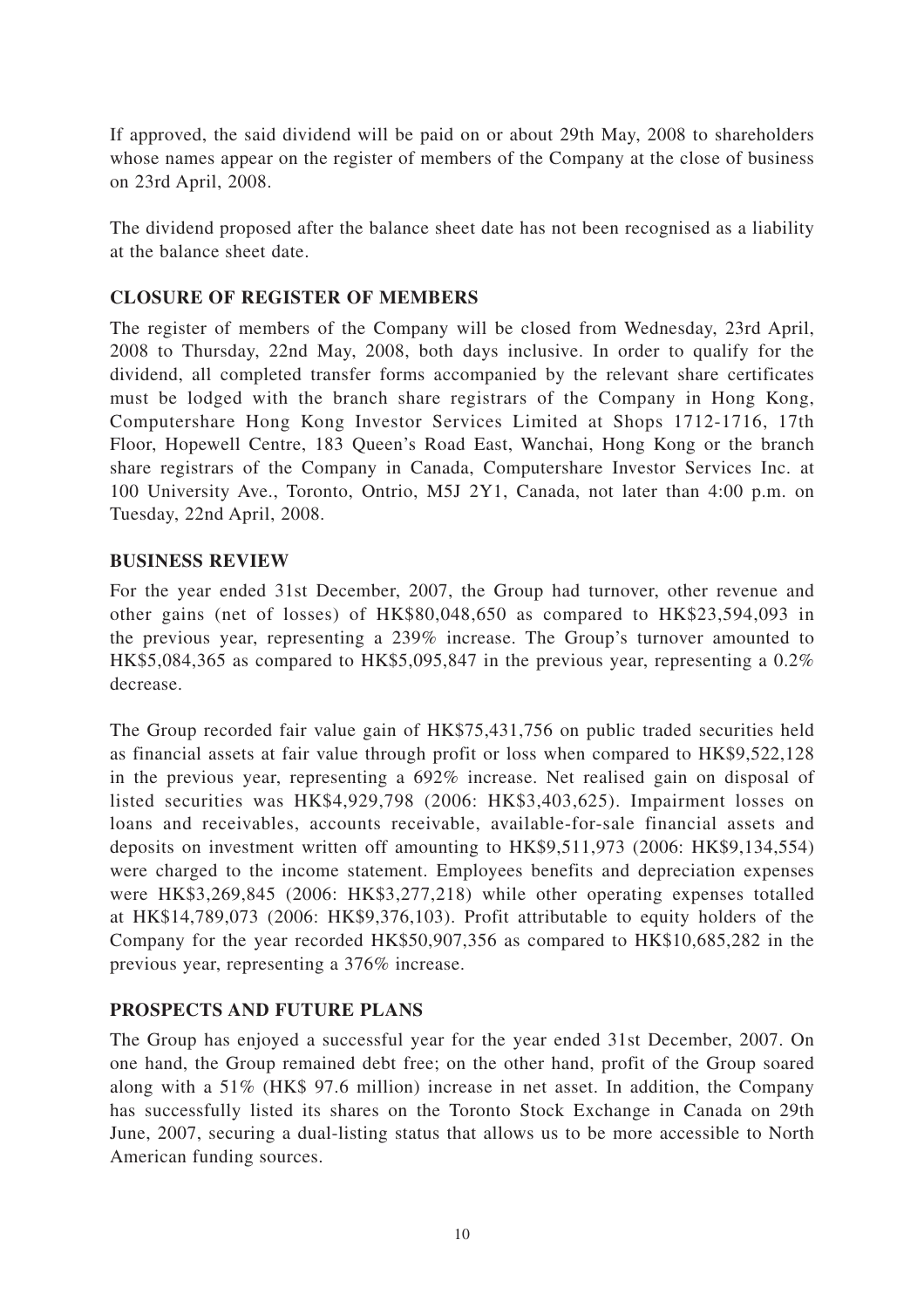Looking ahead, the sub-prime crisis may continue to affect Asian market sentiment in 2008. If so, it presents opportunities for the Group to acquire high quality, yet undervalued assets. We expect our three areas of investment focus to continue stronger than the rest of the economy. We judge that resources, technology and food/retail experience consistent demand that serves to buffer them somewhat against economic pull-backs, and will continue to provide us with superior capital appreciation.

In the coming year, at least two of our investee companies expect to be listed. Furthermore, the Group has identified excellent investment opportunities in coking coal, renewable energy and pharmaceuticals, among others, all of which fit nicely into the Group's current business strategy of unlocking the value in private companies with our proven management.

## **SIGNIFICANT INVESTMENTS HELD AND THEIR PERFORMANCE**

For the year ended 31st December, 2007, the Group had interest income of HK\$3,722,822 as compared to HK\$4,144,939 in the previous year, representing a 10% decrease. Dividend generated from the listed and unlisted securities held by the Group amounted to HK\$1,361,543 as compared to HK\$950,908 in the previous year, representing a 43% increase. The amount of turnover for the whole year was HK\$5,084,365 as compared to HK\$5,095,847 in the previous year, representing a 0.2% decrease. Net realised gain on disposal of listed securities was around HK\$4,929,798 as compared to HK\$3,403,625 in the previous year, representing a 45% increase. The fair value gain on the listed securities was HK\$75,431,756 as compared to HK\$9,522,128 in the previous year, representing a 692% increase. The Group's turnover, other revenue and other gains (net of losses) amounted to HK\$80,048,650 as compared to HK\$23,594,093 in the previous year, representing a 239% increase.

As at 31st December, 2007, the Group has invested HK\$132,070,553 in listed securities held as financial assets at fair value through profit or loss which consists of HK\$4,866,159 of overseas listed securities and HK\$127,204,394 of Hong Kong listed securities. During the year, the Group disposed of listed securities of HK\$17,133,021 to the market resulting in a net realised gain of HK\$4,929,798. The total market value of listed securities held by the Group was HK\$132,070,553 when compared to HK\$44,868,350 in previous year, representing a 194% increase.

As at 31st December, 2007, the Group's unlisted investments, which comprise availablefor-sale financial assets as well as loans and receivables, amounted to HK\$108,031,311 as compared to HK\$102,554,231 in the previous year, representing a 5% decrease. Impairment losses on loans and receivables, available-for-sale financial assets and deposits on investment written off amounted to HK\$9,511,973 when compared to HK\$9,134,554 in the previous year, representing a 4% increase. During the year,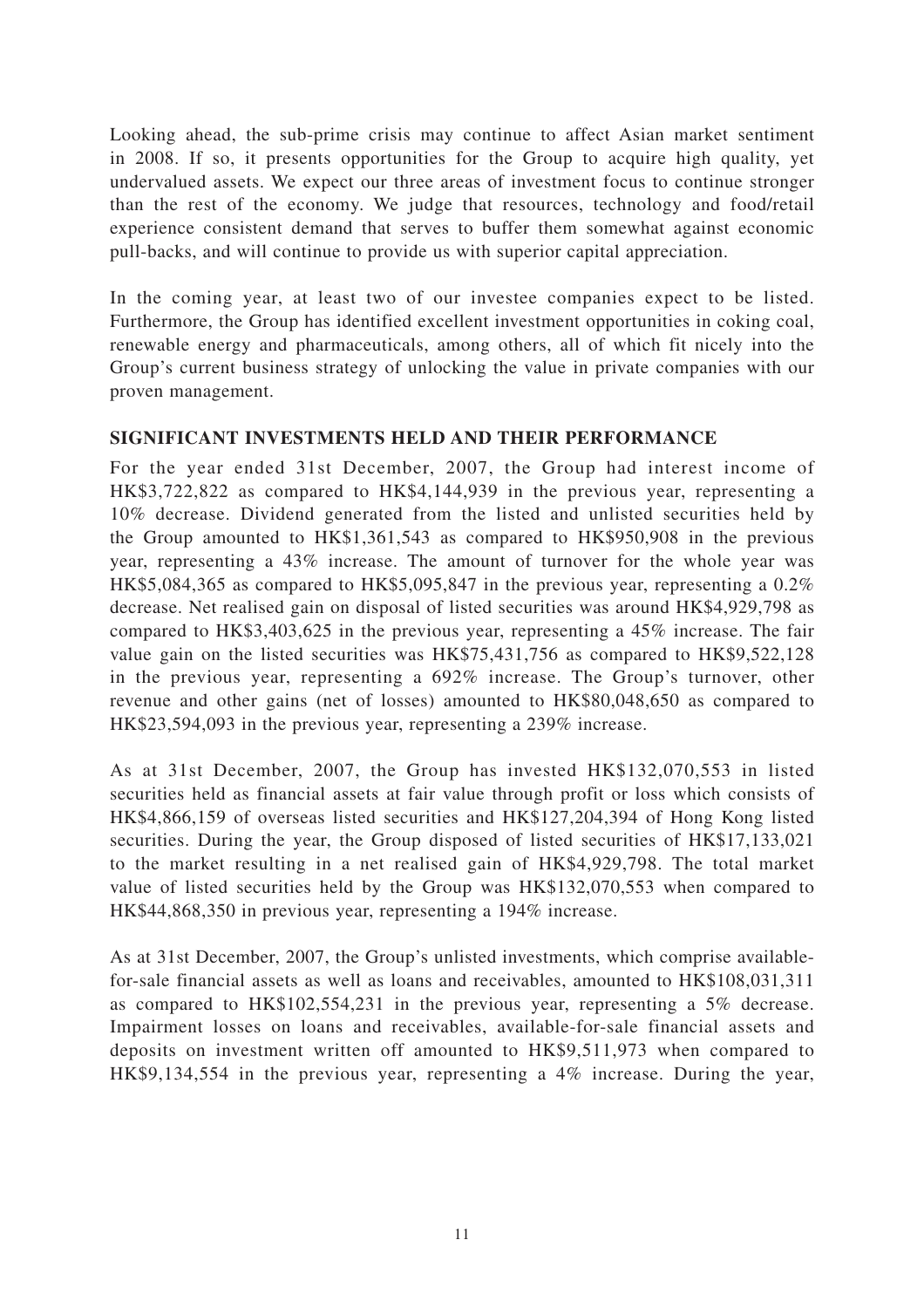the Group invested HK\$7,500,000 in a largest manufacturer of amino acid products, capturing over 70% of China market. The Group also expanded its mining investment by paying of HK\$10,000,000 in form of a loan with an option right to subscribe for 5% share capital of the borrower at a price to be determined between the Group and the borrower. The accounts receivable and prepayments were therefore increased by HK\$9,662,896 from the previous year, representing a 50% increase.

## **EMPLOYEES AND REMUNERATION POLICIES**

As at 31st December, 2007, the Group employed a total of 9 full-time employees, including the executive directors of the Company. Employees' remuneration are fixed and determined with reference to the market remuneration.

The remuneration policy of the Company for non-executive directors is to ensure that they are sufficiently compensated for their efforts and time dedicated to the Company and that for the employees, including the executive directors and senior management, is to ensure that the remuneration offered is appropriate for the duties and in line with market practice. The remuneration policy is to ensure that the pay levels are competitive and effective in attracting, retaining and motivating employees. No director, or any of his associates and executive, is involved in deciding his own remuneration.

The key components of the Company's remuneration package include basic salary plus other allowances, discretionary cash bonus and mandatory provident fund. As a long-term incentive plan and with the aim at motivating employees in the continued pursuit of the Company's goal and objectives, the Company has granted share options to subscribe for the shares of the Company to the employees of the Company based on their performance and contribution to the Company under the Company's share option scheme.

# **EXPOSURES TO FLUCTUATIONS IN EXCHANGE RATES AND RELATED HEDGES**

The Group has no significant exposures to fluctuations in foreign exchange rates and, therefore, did not employ any financial instruments to hedge such exposures.

## **CONTINGENT LIABILITIES**

As at 31st December, 2007, the Group has no significant contingent liabilities.

## **PURCHASE, SALE OR REDEMPTION OF SHARES**

The Company has not redeemed any of its shares during the year. Neither the Company nor any of its subsidiaries has purchased or sold any of the Company's shares during the year.